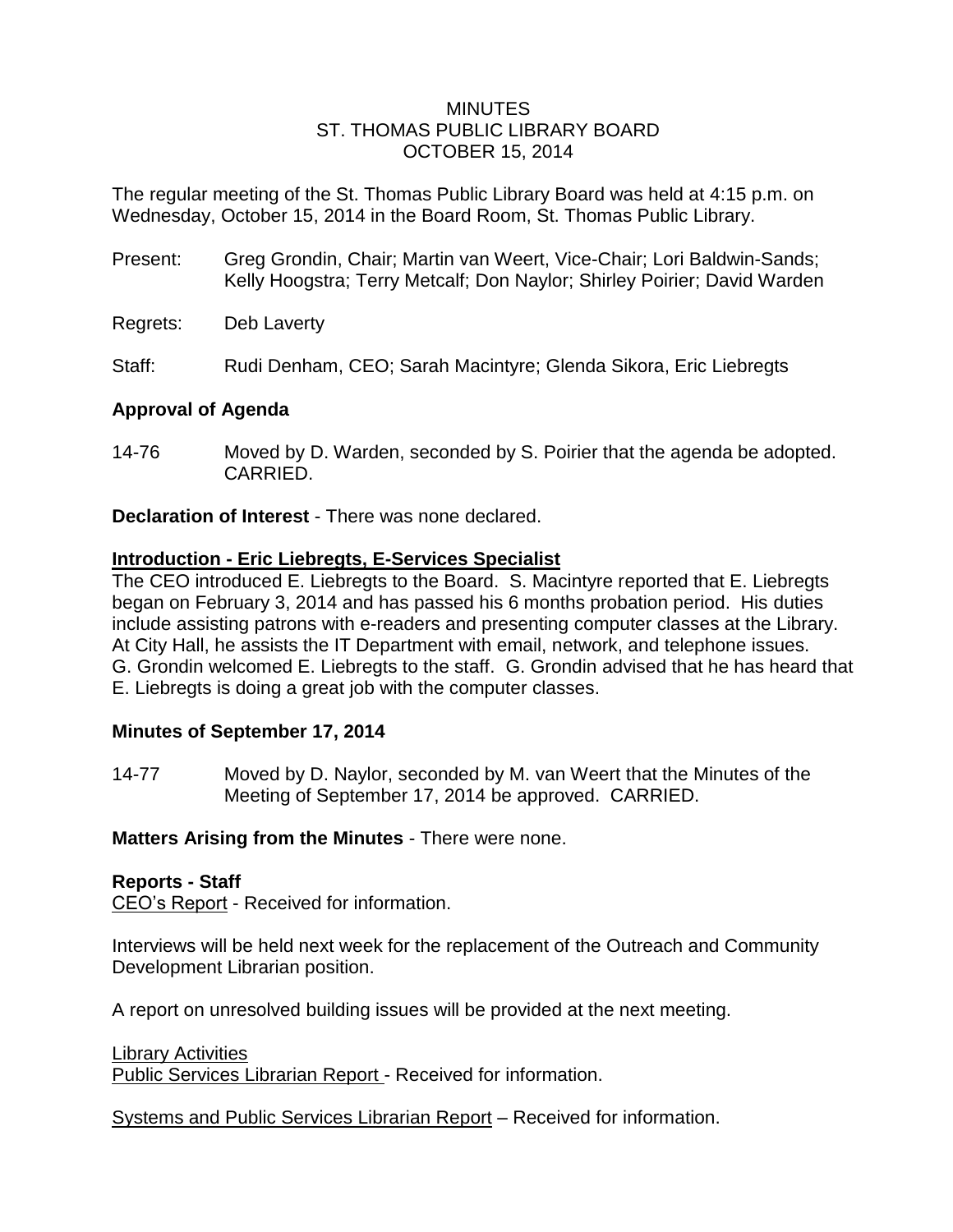In answer to a question, S. Macintyre replied that she is still waiting for information as to whether the Library can sell or if is any value in the old self-checkout machine.

In response to a question, S. Macintyre replied that the Library is required to send out antispam emails to customers to confirm consent as we do send out monthly newsletters. If we decide to send out another type of email, we would have to receive specific anti-spam consent.

DVD Loan Periods for TV Series on DVD & Blu-Ray - Received for information.

- 14-78 Moved by L. Baldwin-Sands, seconded by D. Naylor that the St. Thomas Public Library increase the loan period from 1 week to 3 weeks for complete TV series seasons. CARRIED.
- L. Baldwin-Sands commented that it is a great idea to extend the loan period.

Friends Book Sales Report – September 2014 - Received for information.

The CEO reported that the Friends Book Sales in 2014 are higher than they were in 2013.

Friends Liaison Report - October 2014 - Received for information.

Statistics - January to August 2014 - Received for information.

# **Reports - Standing Committees**

Finance and Building and Grounds

14-79 Moved by T. Metcalf, seconded by D. Warden that the St. Thomas Public Library Board approve the Revenue and Expenditure Statement January to September 30, 2014. CARRIED.

Southern Ontario Library Service - There was no report.

Personnel and Public Relations - "In Camera" session - Item 8.4

Federation of Ontario Public Libraries - There was no report.

# **Correspondence**

Canada Revenue Agency re: 2014 Community Volunteer Income Tax Program - Received for information.

2014 Social Committee re: 2014 Staff Christmas Party - Received for information.

14-80 Moved by T. Metcalf, seconded by L. Baldwin-Sands that the St. Thomas Public Library Board contribute \$350 towards the Staff Christmas Party. CARRIED.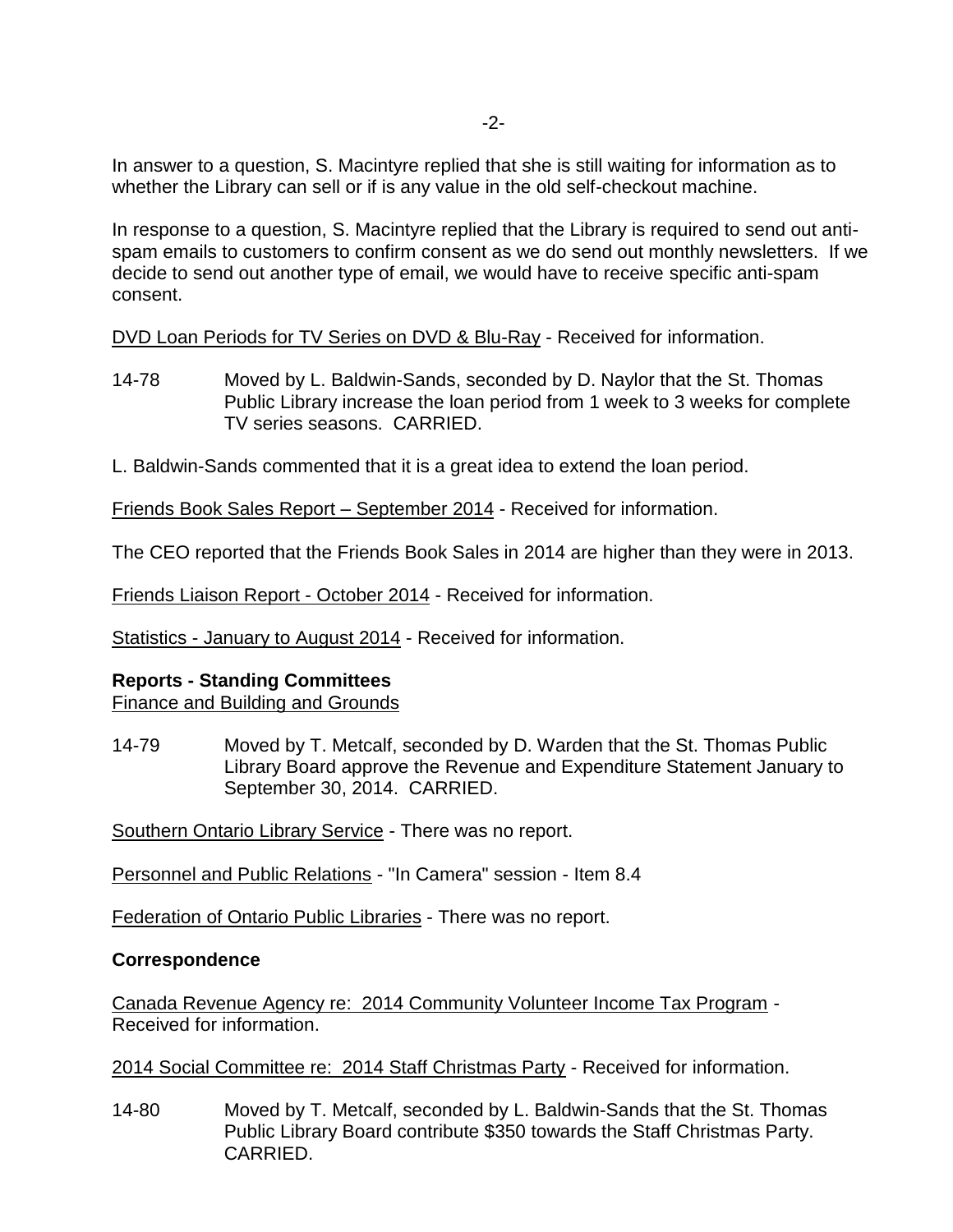## **Other Business**

#### **Policies**

- 14-81 Moved by D. Warden, seconded by S. Poirier that the St. Thomas Public Library Board approve the Job Description for Library Services Coordinator. CARRIED.
- 14-82 Moved by T. Metcalf, seconded by S. Poirier that the St. Thomas Public Library Board approve the following policies:
	- Board Organizational By-Law Foundation Policy
	- Board Mission Statement
	- Board Planning
	- Board Organization
	- Board Meetings
	- Board Minutes Agendas and Reports
	- Board Standing Committees
	- Board Duties and Responsibilities of Standing Committees
	- Board Advocacy
	- Board Policies
	- Board Code of Ethics CARRIED.

### Board - Conflict of Interest

A discussion took place regarding the Library and other Boards as autonomous Boards and the Alderman's responsibilities towards the Board and City Council.

14-83 Moved by D. Warden, seconded by T. Metcalf that the St. Thomas Public Library Board amend the draft Board - Conflict of Interest policy as follows:

# Add #4

- $\frac{4}{1}$  If the issue is of substantial significance in the view of the councillor, the councillor could decide if and how to vote on a related Council resolution. CARRIED.
- 14-84 Moved by T. Metcalf, seconded by S. Poirier that the St. Thomas Public Library Board approve the STPL Organizational Chart - Draft June 2014. CARRIED.
- 14-85 Moved by T. Metcalf, seconded by D. Naylor that the St. Thomas Public Library Board approve the Use of Electronic Resources policy. CARRIED.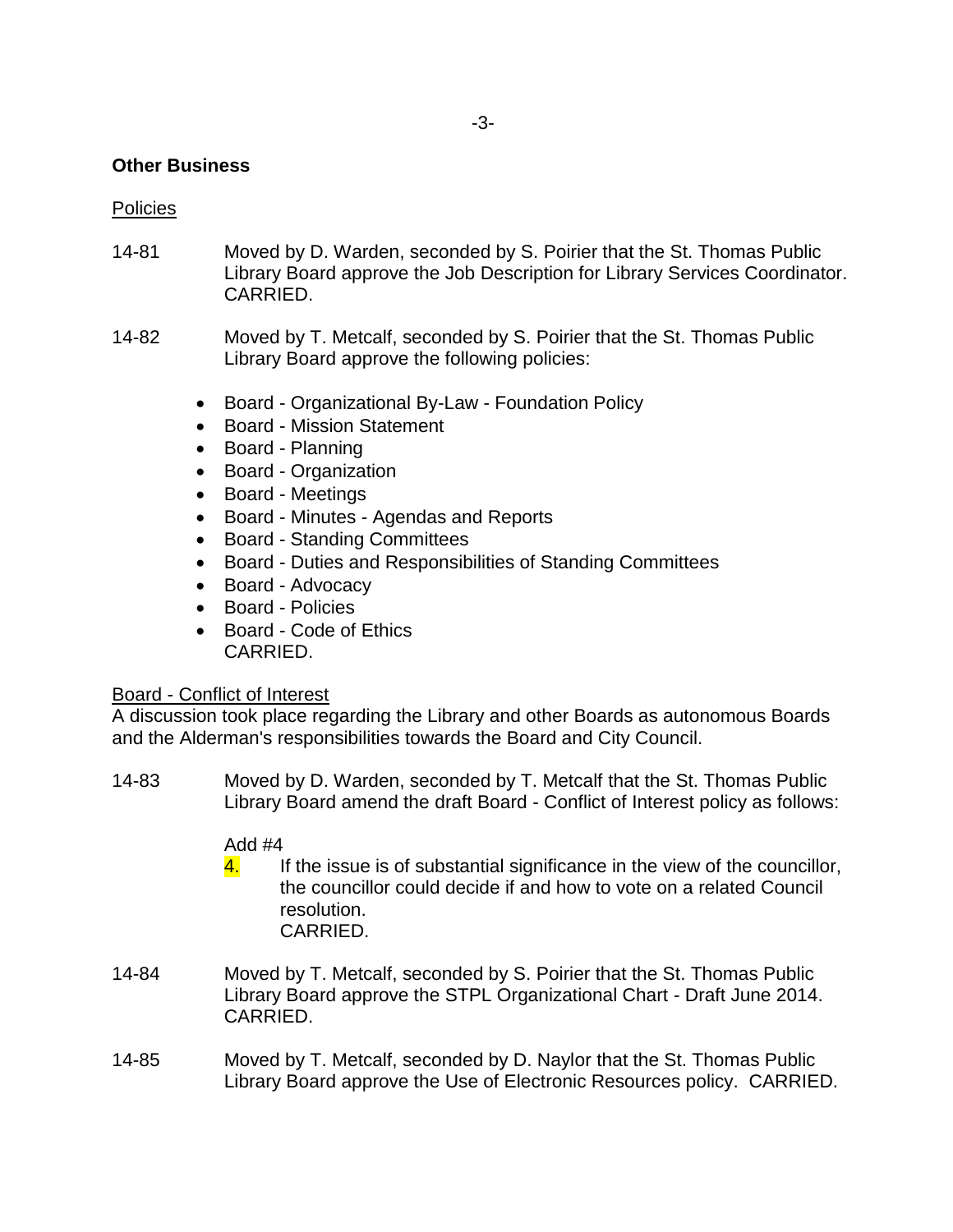Wireless Internet Use - New Policy

In response to a question regarding if the disclaimer should be included in the Wireless Internet Use policy, the CEO replied that she is working on a separate policy.

14-86 Moved by D. Naylor, seconded by L. Baldwin-Sands that the St. Thomas Public Library Board approve the new Wireless Internet Use policy. CARRIED.

Holiday Closings 2015 - Received for information.

14-87 Moved by S. Poirier, seconded by L. Baldwin-Sands that the St. Thomas Public Library Board approve the Holiday Closings for 2015. CARRIED.

130th Anniversary Update - Received for information.

### Walking Tour

L. Baldwin-Sands suggested that the Walking Tour pamphlets be send to the St. Thomas Tourism office and for the Doors Open event.

The CEO invited Board members to gather for a photo opportunity in front of the 1906 Library Building, near the former entry, at City Hall on Mondamin Street on Tuesday, October 21, 2014 at 4 p.m. (Weather permitting). Please wear anniversary polo shirt.

### "In Camera" Session

- 14-88 Moved by S. Poirier, seconded by K. Hoogstra that the St. Thomas Public Library Board move, "In Camera" to discuss litigation or potential litigation, including matters before administrative tribunals, affecting the board and labour relations or employee negotiations. CARRIED.
- 14-89 Moved by D. Warden, seconded by K. Hoogstra that the St. Thomas Public Library Board move, "Out of Camera". CARRIED.
- 14-90 Moved by S. Poirier, seconded by M. van Weert that the St. Thomas Public Library Board approve the 2014 -2016 Memorandum of Agreement between the St. Thomas Public Library Board and the Canadian Union of Public Employees and its Local 841.2 (Library). CARRIED.
- 14-91 Moved by D. Warden, seconded by S. Poirier that the St. Thomas Public Library Board approve the Impact on Non-Union Agreement of October 1, 2014 for Non-Union Employees. CARRIED.
- 14-92 Moved by T. Metcalf, seconded by K. Hoogstra that the St. Thomas Public Library Board approve the Agreement between the St. Thomas Public Library Board and Andrew Jonathan Gunn, Trustee of the Estate of Dorothy Fay Palmer, Deceased for the Maker Space in the amount of \$50,000. CARRIED.